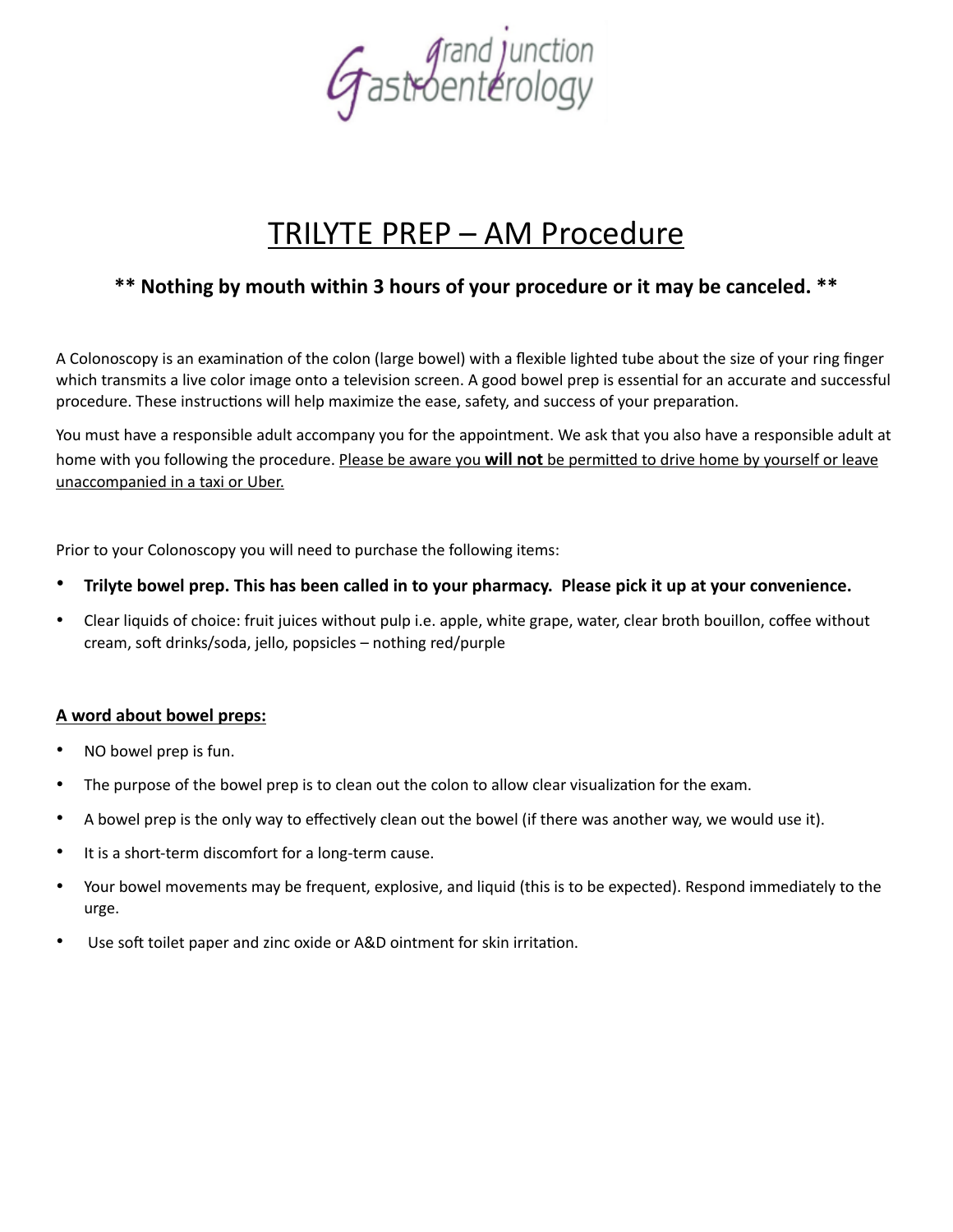#### **Two days before your procedure:**

• Two days before your procedure start clear liquids at 6:00am. Do not eat solid foods.

#### **One day before your procedure:**

• Start clear liquids at 6:00 am and stay well hydrated throughout the day. Do not eat food. Prepare the Trilyte as directed and place it in the refrigerator. Some of these products come with a Flavor Pack. If you wish to use it, add the contents of the Flavor Pack into the bottle before you add the water. (Using the flavor pack is optional)

• The evening prior to the procedure, drink 2 liters (half of the jug) by drinking 8 oz. every 10 minutes. If you start at 6:00 pm, then expect to finish drinking 2 liters by 8 pm. Stay near a bathroom and remain hydrated with clear liquids. Medications (except blood thinners) may be taken and teeth may be brushed.

#### **The day of your procedure:**

• Five (5) hours before your procedure, drink the remaining 2 liters (8 oz. every 10 min.) Remain hydrated on clear liquids until 3 hours prior to the exam, at which point nothing else should be ingested (taken by mouth). Plan ahead by finishing the Trilyte at home, allowing for bowel movements, and adjusting for travel time.

**Note:** For patients with an artificial heart valve, pacemaker, an internal defibrillator, or those taking Coumadin, Wafarin, or Plavix, please consult with your physician regarding specific instructions.

### **Frequently Asked Questions**

#### What is a clear stool?

A clear stool can have a slight tint of yellow or brown. It will be completely transparent and will not contain any solid matter. At the completion of the prep if it is brown or solid, please contact scheduling to discuss the situation.

I am not having bowel movements, what should I do?

Bowel movements can take up to 5-6 hours to start after beginning the prep. Be patient, continue to drink liquids, and proceed with the second dose of the bowel prep as directed. If you are still not seeing results, you will need to reach your physician's office after 7:30 AM for further instructions.

The prep is making me nauseated, what should I do?

If you develop nausea or vomiting, slow down the rate at which you drink the solution. Please attempt to drink all of the laxative solution even if it takes you longer. If vomiting persists, or you are not able to finish the preparation, stop the preparation and call your physician's office for further instructions.